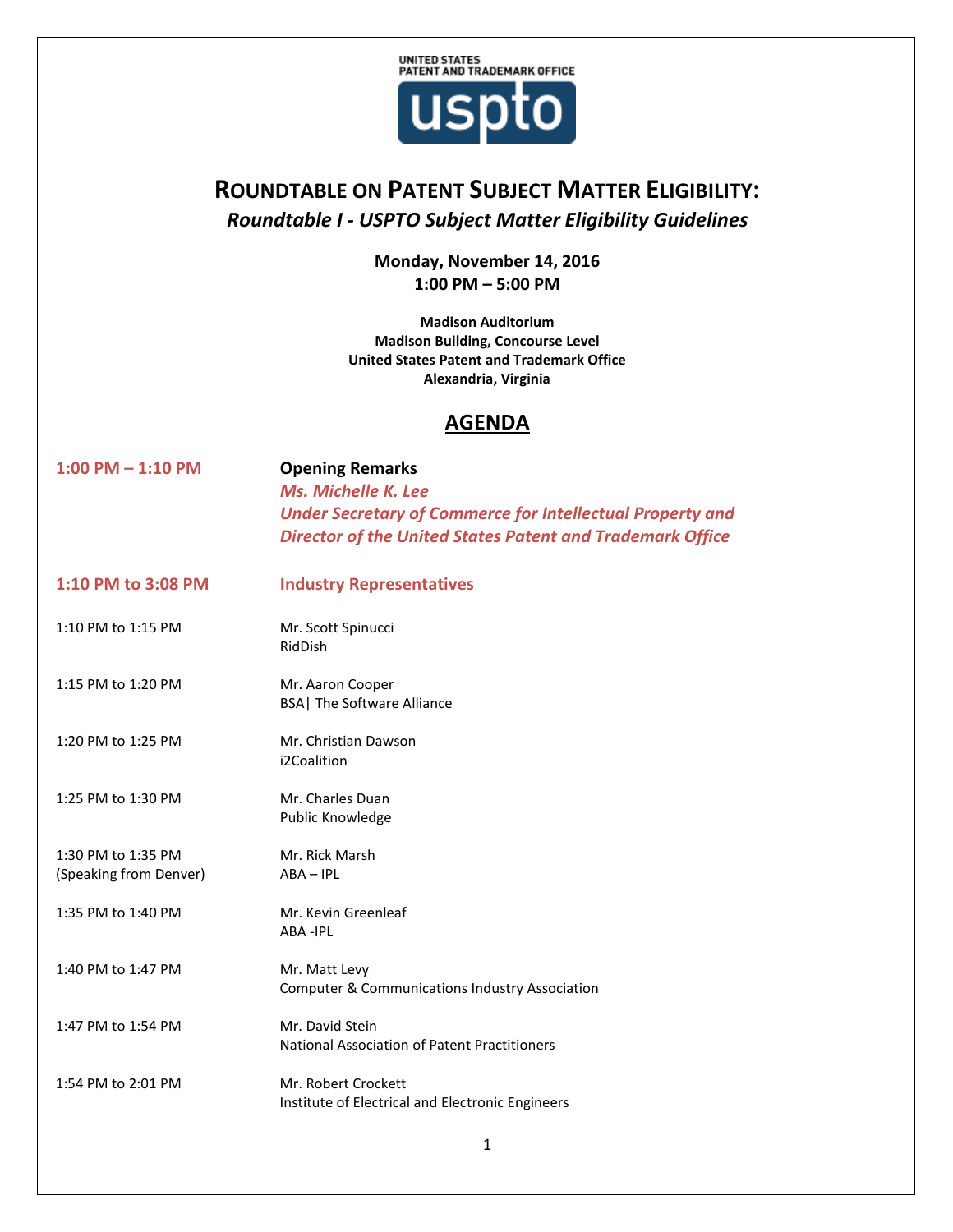| 2:01 PM to 2:08 PM                           | Mr. Benjamin Jackson<br>Myriad Genetics, Inc.                           |
|----------------------------------------------|-------------------------------------------------------------------------|
| 2:08 PM to 2:15 PM                           | Mr. Sean Reilly<br>Askeladden                                           |
| 2:15 PM to 2:22 PM                           | Mr. Sigram Schindler<br>TELES Patent Rights International GmbH          |
| 2:22 PM to 2:29 PM                           | Ms. Judy Yee<br>Microsoft                                               |
| 2:29 PM to 2:36 PM                           | Mr. Jonathan Zuck<br>ACT   The App Association                          |
| 2:36 PM to 2:43 PM                           | Mr. Peter Thurlow<br>New York Intellectual Property Law Association     |
| 2:43 PM to 2:50 PM                           | Ms. Barbara Fiacco<br><b>AIPLA</b>                                      |
| 2:50 PM to 2:57 PM                           | Mr. Jeff Dean<br>Amazon.com, Inc.                                       |
| 2:57 PM to 3:04 PM                           | Mr. David Simon<br>Salesforce                                           |
| 3:04 PM to 3:11 PM                           | Mr. Jonathan Stroud<br>Unified Patents Inc.                             |
| 3:11 PM to 3:18 PM                           | Ms. Hathaway Russell<br>Coalition for 21 <sup>st</sup> Century Medicine |
| 3:18 PM to 5:00 PM                           | <b>IP Practitioners</b>                                                 |
| 3:18 PM to 3:25 PM<br>(Speaking from Denver) | Mr. Jason Sanders<br><b>Maschoff Brennan</b>                            |
| 3:25 PM to 3:30 PM                           | Mr. Clyde Christofferson<br>Clyde R. Christofferson, Esq.               |
| 3:30 PM to 3:35 PM                           | Mr. David Gass<br>Marshall, Gerstein & Borun LLP                        |
| 3:35 PM to 3:40 PM                           | Ms. Denise Kettelberger<br>Sustein Kann Murphy & Timbers LLP            |
| 3:40 PM to 3:47 PM                           | Ms. Sameer Vadera<br>Kilpatrick Townsend                                |
| 3:47 PM to 3:54 PM                           | Mr. Abe Hershkovitz<br>Hershkovitz & Associates, PLLC                   |
| 3:54 PM to 4:01 PM                           | Mr. John Kasha<br>Kasha Law LLC                                         |